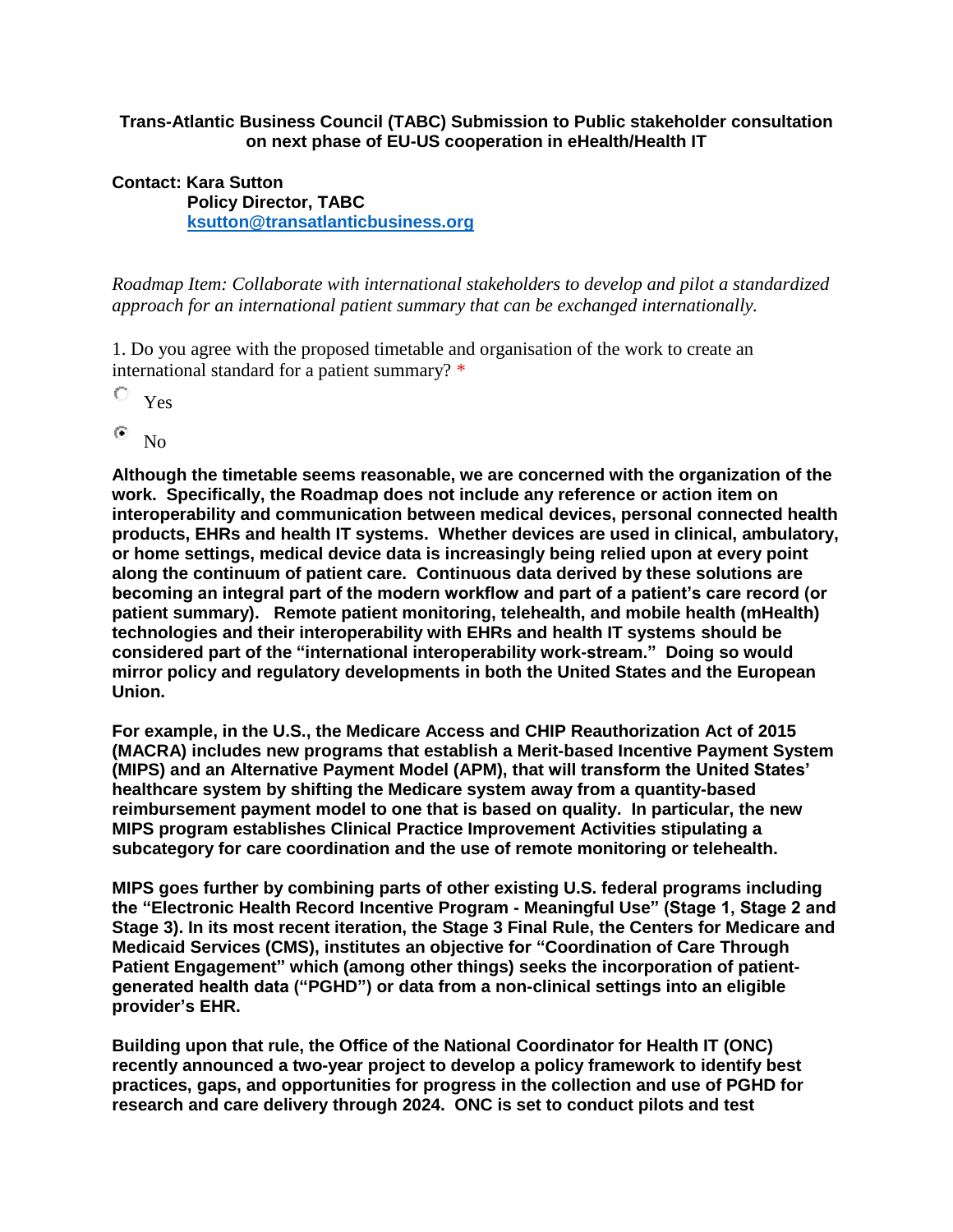**implementation to refine the topics identified in the policy framework. ONC views the PGHD policy framework project as necessary towards a long-term policy solution for the successful implementation of PGHD requirements for a variety of federal government efforts including: the Federal Health IT Strategic Plan, the ONC Interoperability Roadmap, the 2015 Edition Certification Rule, Stage 3 of Meaningful Use, and the Obama administration's Precision Medicine Initiative ("PMI").**

**From a standards perspective, in September 2015, ONC released its Draft 2016 Interoperability Standards Advisory soliciting feedback on "interoperability needs" associated with communication between certain types of personal health devices and other information technology systems. Specifically, the ONC calls out health informatics standards under IEEE 11073 (that have also been recognized by the U.S. Food and Drug Administration and as referenced by the Continua Health Alliance – now the Personal Connected Health Alliance as acquired by the Health Information Management Systems Society or "HIMSS").** 

**Taken individually, these regulatory and policy measures are remarkable. Taken collectively, it's undeniable the U.S. government has begun to embrace connected health technologies.**

**Similarly, interoperability between medical devices, personal connected healthcare products, and health IT systems, is not new to the European Union. For years, projects featuring the use of remote patient monitoring or telehealth have taken place throughout Europe including in regions such as Catalonia (Spain), Veneto (Italy), Bavaria (Germany), Île-de-France (France) and in countries like Denmark, the United Kingdom, Hungary, and Poland.** 

**In summary, the Roadmap and its related timeline and organization specific to the "International Interoperability Work-Stream" should consider interoperability between medical devices, personal connected healthcare products, EHRs and health IT systems that enable remote patient monitoring and telehealth.**

If you wish you can elaborate on your response

|  | m<br>88888 |
|--|------------|
|  |            |
|  |            |

2. Are there areas of technical standards work missing that would be important to the success of the international patient summary record work? \*

## **There are areas of technical standards work missing that would be important to the success of the Roadmap.**

**Similar to the answer in "Question 1" - The Roadmap and its related timeline and organization do not adequately consider interoperability and communication between medical devices, personal connected healthcare products, EHRs and health IT systems – nor do they adequately address the related standards and implementation specifications.**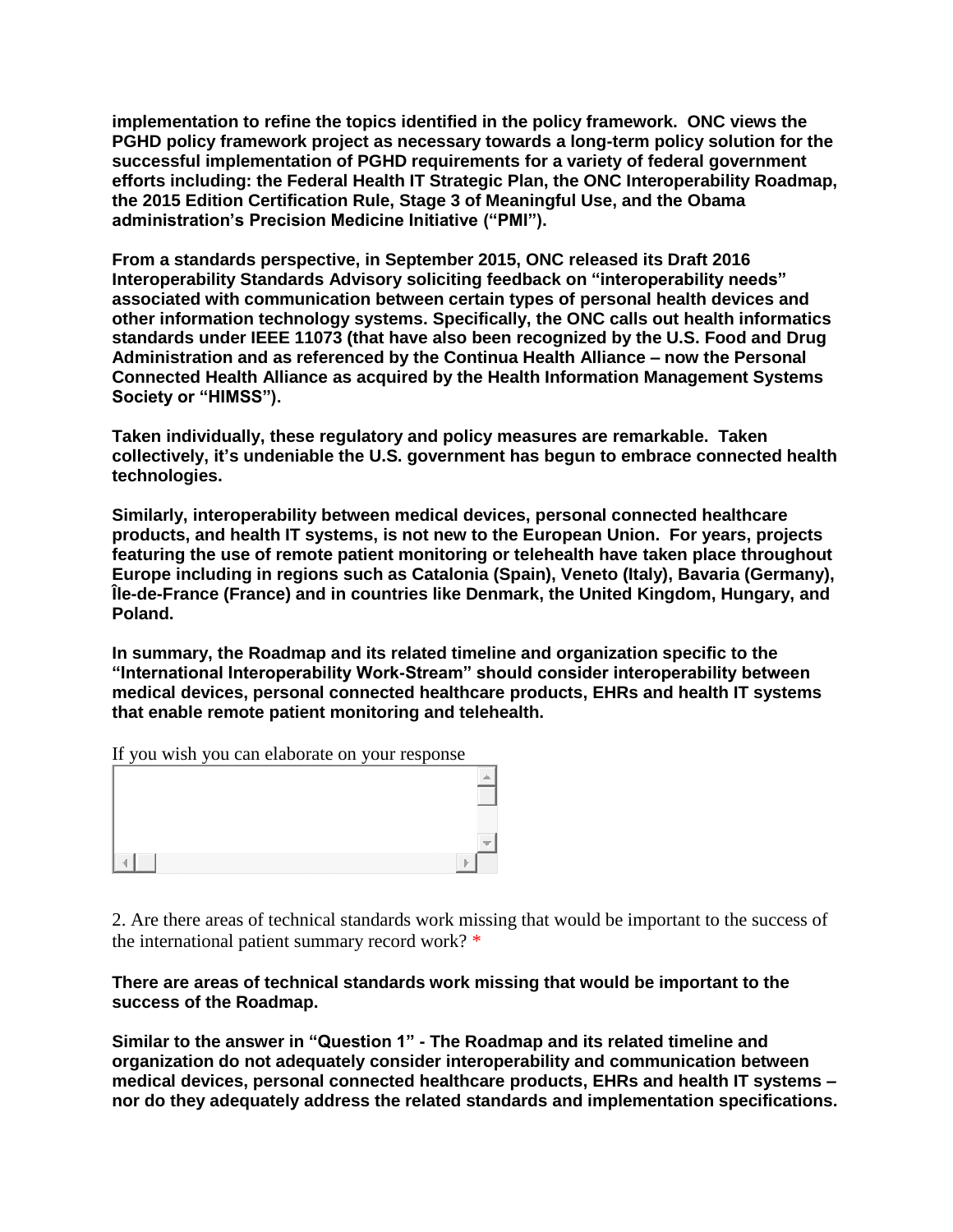**It is encouraging that the Roadmap states, "***For example, the work products of the latest version of the roadmap could feed into new activities that recognize the importance of developments such as software designed for mobile and medical devices, and that continue to empower patients to contribute their own data into the healthcare ecosystem. To that end, we will continue to consult with stakeholders on how these might be included in the roadmap.***"** 

**We recommend assessing technical standards and implementation specifications for interoperability and communication between medical devices, personal connected healthcare products, EHRs and health IT systems.**



3. What are the best use cases for the International Patient Summary to address at a global scale (e.g., emergency, disaster, migration, tourism)? \*

**The delivery of healthcare happens in motion, virtually anywhere and at any time, whether during an emergency, a disaster, migration or tourism. Data portability allows patients to upload patient generated health data or view, download and transmit that information, or be able to securely communicate data to a medical professional or a nonmedical healthcare provider. Remote patient monitoring technologies, telehealth, mobile health (mHealth), and health IT, play an increasingly vital role in the global healthcare system and should be included as part of the Roadmap.** 

**Health IT is a broad ecosystem of data-driven technologies. Health IT is not solely EHR technologies but encompass a broad array of health and medical products, devices, apps and services that touch patients; electronically capturing and generating specific physiological data points about a person's health. To solely focus on a handful of use cases, or only EHRs and EHR systems, ignores the interconnected value of health IT and importantly disregards significant capabilities available to patients. Although health IT alone cannot heal a patient, when incorporated into the healthcare delivery system and utilized by care providers, it can lead to better decisions, avoid patient errors, increase efficiency, and help better understand individual and population health.** 



*Roadmap Item: Identify and understand current privacy and security laws and practices surrounding the exchange of health data for the purposes of clinical care across borders.*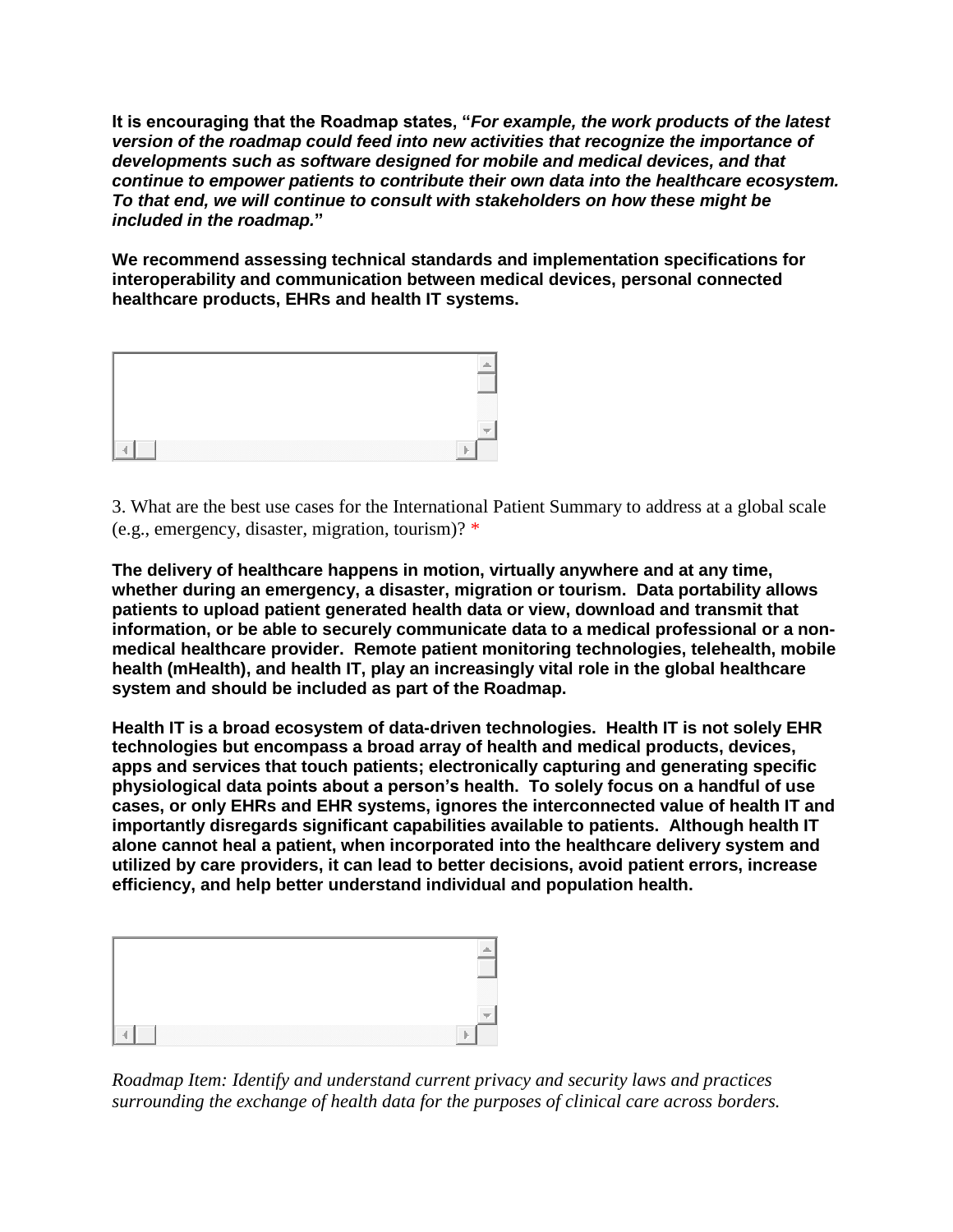4. What specific privacy and security requirements or practices could improve and allow for the exchange of health data for the purposes of clinical care across borders? \*

**We believe that robust data protection and security will be fundamental requirements for the success and the widespread deployment of an eHealth/Health IT ecosystem. Current HIPAA Security Rule and EU Member State sectoral security provisions will need to be adapted in line with initiatives such as the recently announced Cybersecurity National Action Plan (CNAP) in the US and the upcoming EU Public-Private Partnership on Cybersecurity. Moreover, we welcome EU initiatives to develop industry-led, EU-wide codes of conduct (such as the ongoing work to create a privacy code of conduct on mHealth apps and the recently launched working group to develop guidelines for health apps data to be reliably linked to EHRs) and certification mechanisms that can enhance citizens' trust in eHealth services and applications and facilitate their effective uptake in clinical practice, including across borders.**



IT Workforce Development

*Roadmap Item: Consult with qualified stakeholders to determine the skills and competencies required by each role in each setting, at each level of responsibility (in the US and EU).*

5. Which health IT competencies and other skills are important for the development of the following healthcare workers? \*

 $\Box$ Clinical practitioners (doctors, nurses, etc.)

П Health Informatics professionals

П Non-clinical and administrative staff

П IT professionals coming to work in the healthcare environment

Innovation Ecosystems (for eHealth/Health IT)

*Roadmap Item: Establish an EU-US working group to identify priority areas for collaboration (in innovation ecosystems for eHealth/Health IT)*

6. Do you consider the next 18 months to be a higher priority for collaboration among the EU and US or the next 3 to 4 years? \*

**Within the Transatlantic eHealth/Health IT Innovation Ecosystems Work-stream, there needs to be short-term (within 18 months) actions, outcomes and deliverables, as well as longer-term (3 to 4 year) objectives. We encourage the formation and establishment of an EU-US working group to identify priority areas for collaboration – specifically in the**